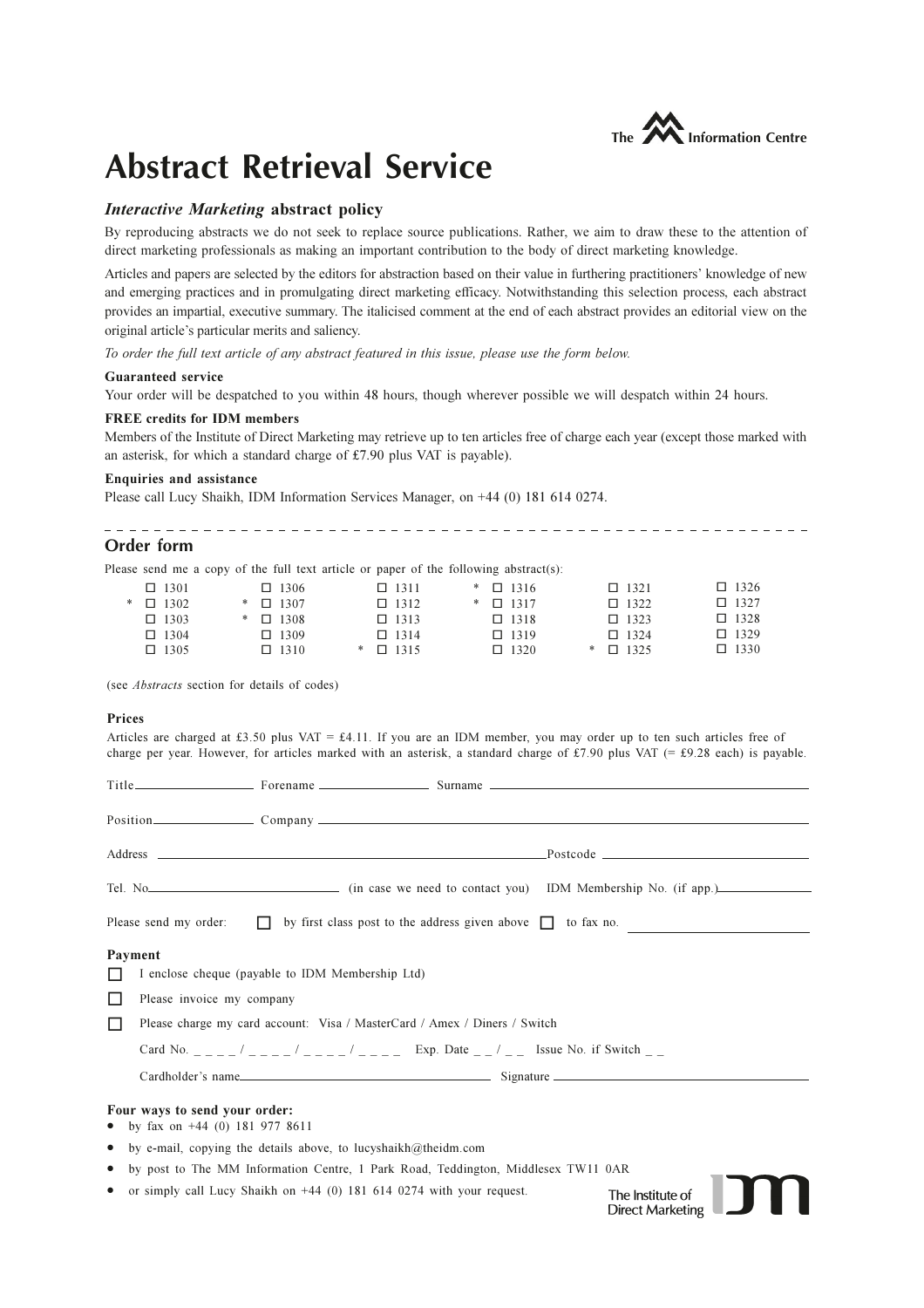The upper case items in the margin describe the subject matter and are keywords for text retrieval. The final reference number under each abstract, and the figure *of credits, are also used for* this purpose (see reprint *service on p. 312)* 

**Call centres**

# **Abstracts**

# Each abstracted article is awarded 0–5 stars for each of four qualities:

 $(1)$  depth of research

 $(2)$  value in practice

(3) originality of thinking

(4) readability for non-specialists.

*No abstract is included for any article awarded less than seven stars overall.* 

# **Call of the very wild**

# 

Journalistic. *The Guardian* (UK) Online, p. 10, 19 August 1999 (1p.) Relates the frustration and rage of consumers faced with call centre systems designed to minimise company costs rather than to assist customers, and with e-mail numbers that don't reply. Asserts technology is being exploited at customer expense. Suggests human contact may be necessary even when selling over the Internet — hence 'phone me' button on some websites. Reveals advent of software which 'guesses' at the meaning of e-mails, and replies automatically. Lists six examples of 'the good, the bad, and the ugly', from First Direct (good) to Amex (ugly).

Says some of the things that, as consumers, we all know too well, and that, as business people, we prefer to ignore — especially in relation to our own companies.

Research: \* Practice: \*\*\*\* Originality: \*\*\* Readability: \*\*\*\* (Full text available free of charge at www.guardianunlimited.co.uk) Ref: 1301

**Computer networks, Internet, hacking, data communications, telecoms**

## **Networking's e-volution**

## V. Jayne

JOURNALISTIC. *NZ Business* (New Zealand), Vol. 13, No. 4, p. 48 (3pp.) Notes the growing use of networking and the Internet in New Zealand — especially in business-to-business e-commerce — helped by the simplification of the technology from the user's point of view. Looks at security issues; mentions an Australian survey revealing that over a third of respondees had suffered costly intrusions from hackers. Considers software available for protection. Looks at the possibility of a merging of voice and data communications, and considers the advantages and disadvantages of such a development.

Nothing new for techno-freaks, but a gentle introduction to what networking is about for the still-ignorant. And the voice/data conundrum is interesting.

Research: \* Practice: \*\*\* Originality: \* Readability: \*\*\* Ref: 1302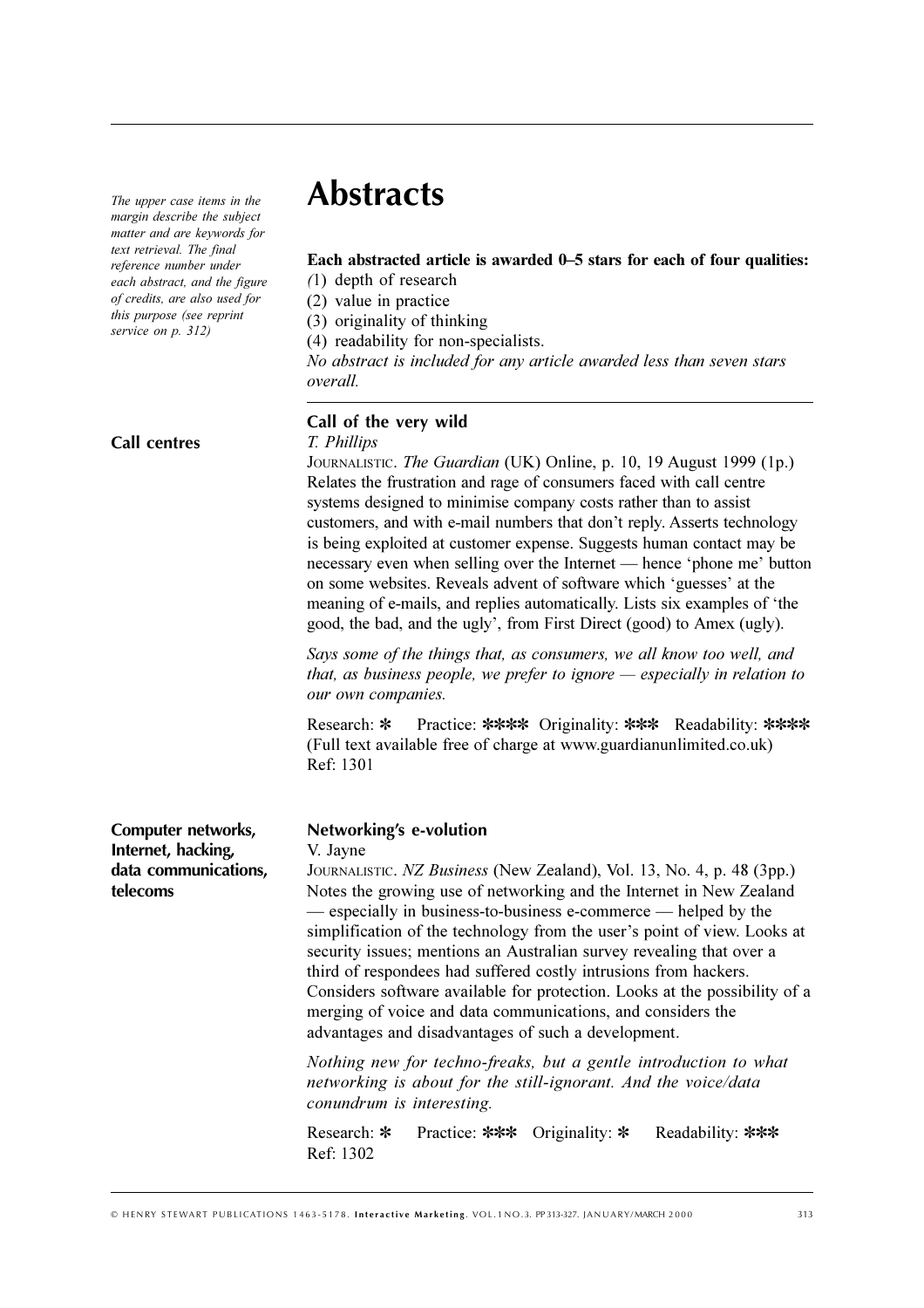| Internet, Microsoft,<br>telephone pricing                 | The race is on to spread the Net as it comes of age<br>A. Kaletsky<br>JOURNALISTIC. The Times (UK), Business Section, 21 September 1999,<br>p. 31 (1p.)<br>Notes the UK Cabinet Office's 'down-to-earth' report on e-commerce,<br>and Sun Microsystem's announcement of a free clone for Word, Excel<br>and Access, as signalling the Internet's coming of age. Holds that as the<br>marginal cost of producing and distributing software approaches zero,<br>prices should fall towards zero; this has been prevented by monopolistic<br>'churning' practices by guess who. Opines that this game may now be<br>up. Suggests that Microsoft, Cisco, Intel et al. will find profit margins<br>(now up to 40 per cent) dwindling as technology stabilises and<br>competition bites. Urges that UK should raise telephone connection and<br>maintenance costs and abolish call charges.<br>A short but typically clear-eyed article by this outstanding economic                                                                                                                                                                                                                                                         |
|-----------------------------------------------------------|------------------------------------------------------------------------------------------------------------------------------------------------------------------------------------------------------------------------------------------------------------------------------------------------------------------------------------------------------------------------------------------------------------------------------------------------------------------------------------------------------------------------------------------------------------------------------------------------------------------------------------------------------------------------------------------------------------------------------------------------------------------------------------------------------------------------------------------------------------------------------------------------------------------------------------------------------------------------------------------------------------------------------------------------------------------------------------------------------------------------------------------------------------------------------------------------------------------------|
|                                                           | journalist.<br>Research: ** Practice* Originality: ** Readability: ****<br>(Full text availabe free of charge at www.the-times.co.uk)<br>Ref: 1303                                                                                                                                                                                                                                                                                                                                                                                                                                                                                                                                                                                                                                                                                                                                                                                                                                                                                                                                                                                                                                                                     |
| Internet, business-<br>to-business,<br>purchasing, e-mail | Responses to general enquiries via the Internet: Targeting the<br>organisational decision makers<br>F. Frost, B. Mathews and M. Evans<br>EXPERIMENTAL. Journal of Targeting, Measurement and Analysis for<br>Marketing (UK), Vol. 7, No. 4, p. 374 (12pp.)<br>Relates the results of a business-to-business query sent (in December 1997)<br>by e-mail (or by online form, directly through the website) to 58 companies<br>advertising on the Internet. One-third of enquiries were ignored. Responses<br>to the others came via a variety of media - e-mail, post, fax, telephone. E-<br>mail replies tended to be short and fairly quick (average 2.6 days), and<br>sometimes followed up by post ('despite the fact it would be cheaper and<br>quicker to send the same information electronically'). Telephone responses<br>averaged eight days, and post 12 days. Considers the implications for<br>marketers — such as the need to have the capacity to deal with the volume<br>of traffic generated by a website. Looks at the question of access to e-mail<br>and the Web within an organisation as this affects the buying process.<br>A small sample looked at (in Web terms) a long time ago. Has anything |
|                                                           | changed?<br>Research: *** Practice: **<br>Originality: $**$<br>Readability: ***<br>Ref: 1304                                                                                                                                                                                                                                                                                                                                                                                                                                                                                                                                                                                                                                                                                                                                                                                                                                                                                                                                                                                                                                                                                                                           |
| Internet, retailing,<br>buying, agents                    | Smart commerce: The future of intelligent agents in cyberspace<br>P. Maes<br>THEORETICAL. Journal of Interactive Marketing (US), Vol. 13, No. 3,<br>$p.66$ (11pp.)<br>Analyses the buying process in terms of need identification, product<br>brokering, merchant brokering, negotiation, purchase and delivery, and                                                                                                                                                                                                                                                                                                                                                                                                                                                                                                                                                                                                                                                                                                                                                                                                                                                                                                   |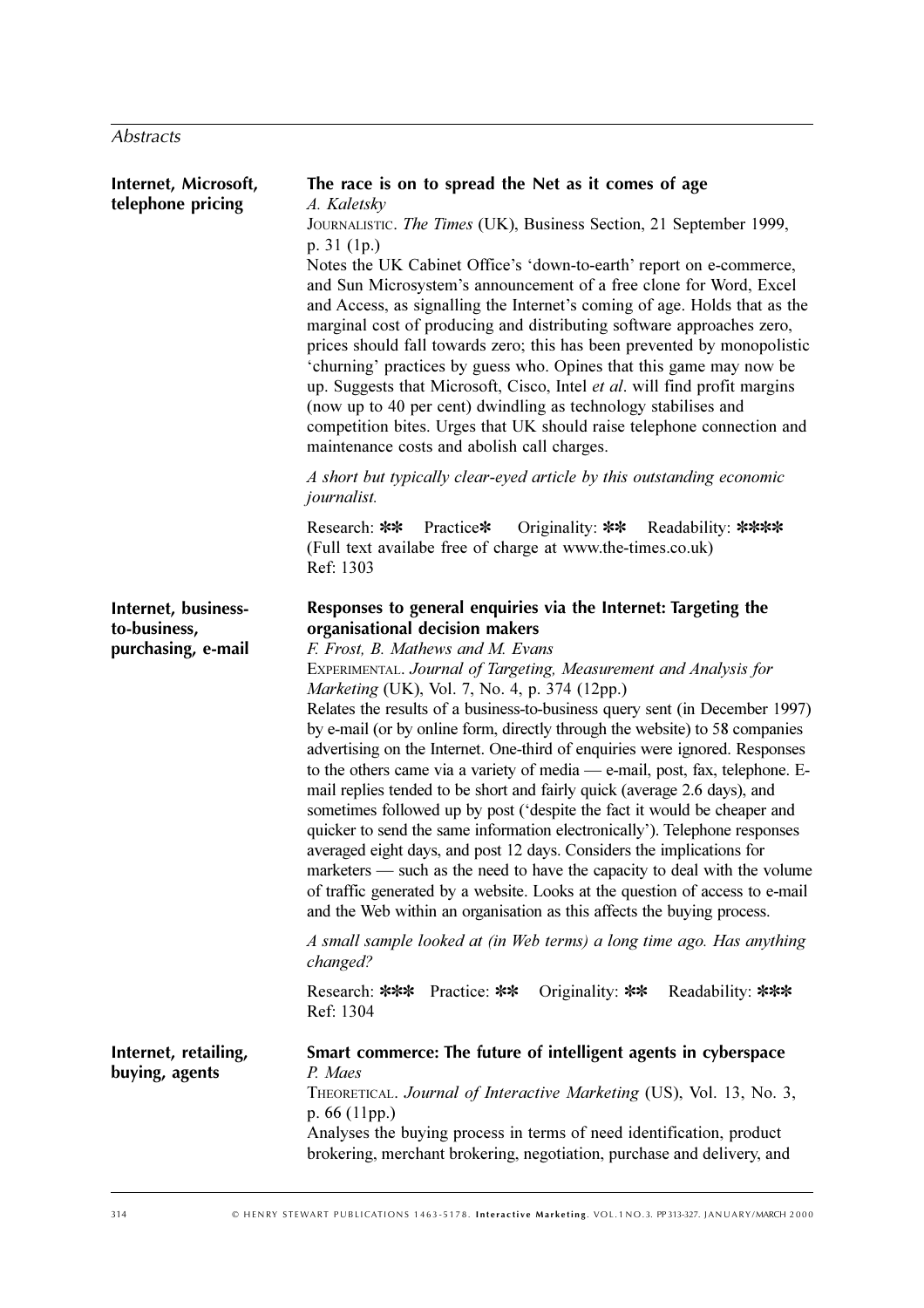|                                      | product evaluation and service. Shows how agents (in the form of<br>software) can automate the first four. Deals with agents specific to a<br>seller, agents available to any user, and the implications of each.<br>Discusses the benefits and disbenefits, for retailers and consumers, of<br>automated comparison shopping. Emphasises problems of trust and<br>privacy. Looks ahead to integration of agent technology with mobile<br>computers, and at issues of standards and interoperability. Opines that<br>e-markets will soon be ubiquitous, with agents automating much of the<br>buying process.                                                                                                                                                                                                                                                                                                   |
|--------------------------------------|-----------------------------------------------------------------------------------------------------------------------------------------------------------------------------------------------------------------------------------------------------------------------------------------------------------------------------------------------------------------------------------------------------------------------------------------------------------------------------------------------------------------------------------------------------------------------------------------------------------------------------------------------------------------------------------------------------------------------------------------------------------------------------------------------------------------------------------------------------------------------------------------------------------------|
|                                      | A funny mixture of the trivial (do you really need a piece of software to<br>tell you what books you want to read?) and the mind-blowing (cartels of<br>customers' automated agents negotiating a bulk discount on car<br>purchase). Some of it doesn't matter much, and some won't happen $-$<br>but quite a lot does and will. Retailers, be warned and beware.                                                                                                                                                                                                                                                                                                                                                                                                                                                                                                                                               |
|                                      | Practice: *** Originality: *** Readability: ***<br>Research: **<br>Ref: 1305                                                                                                                                                                                                                                                                                                                                                                                                                                                                                                                                                                                                                                                                                                                                                                                                                                    |
| Internet,<br>e-commerce              | The Internet shopper<br>N. Donthu and A. Garcia<br>SURVEY. Journal of Advertising Research (US), Vol. 39, No. 3, p. 52 (7pp.)<br>Recounts a survey of 122 US Internet shoppers and 668 Internet users<br>but non-shoppers. Recalls that, as shown by other surveys, Internet users<br>are typically young, white, male, well-educated and well-off; 40 per cent<br>of users report shopping as a primary use of the Web; and Internet<br>shoppers now number 20 million. However, survey finds that Internet<br>shoppers are in some important respects different from non-shoppers: in<br>particular they are older — nearer 40 than the mean of 35 for all<br>Internet users, or 32 for non-shoppers. They are also more<br>convenience-seeking, impulsive and innovative, less risk-averse and less<br>brand and price conscious. They have a more positive attitude to<br>advertising and direct marketing. |
|                                      | A small and perhaps scarcely conclusive study $-$ but its results, if<br>confirmed, are interesting, important, and not at all obvious.                                                                                                                                                                                                                                                                                                                                                                                                                                                                                                                                                                                                                                                                                                                                                                         |
|                                      | Research: *** Practice: *** Originality: *** Readability: ***<br>Ref: 1306                                                                                                                                                                                                                                                                                                                                                                                                                                                                                                                                                                                                                                                                                                                                                                                                                                      |
| E-commerce,<br>consultancy, Internet | My, what big Internet numbers you have! The better to hook you<br>with my dear<br>D. Roth<br>JOURNALISTIC. Fortune (US, published in Switzerland), Vol. 139, No. 5,<br>p. $48(5pp.)$<br>A somewhat cynical look at the world of new media research in the<br>USA. Focuses on two leading players — Forrester Research and Jupiter<br>Communications - and concludes that they issue forecasts about<br>e-commerce as a means of creating fear of being left behind, thus<br>drumming up consultancy business for themselves. Looks at the<br>research methodologies behind the hyped-up press releases, and                                                                                                                                                                                                                                                                                                     |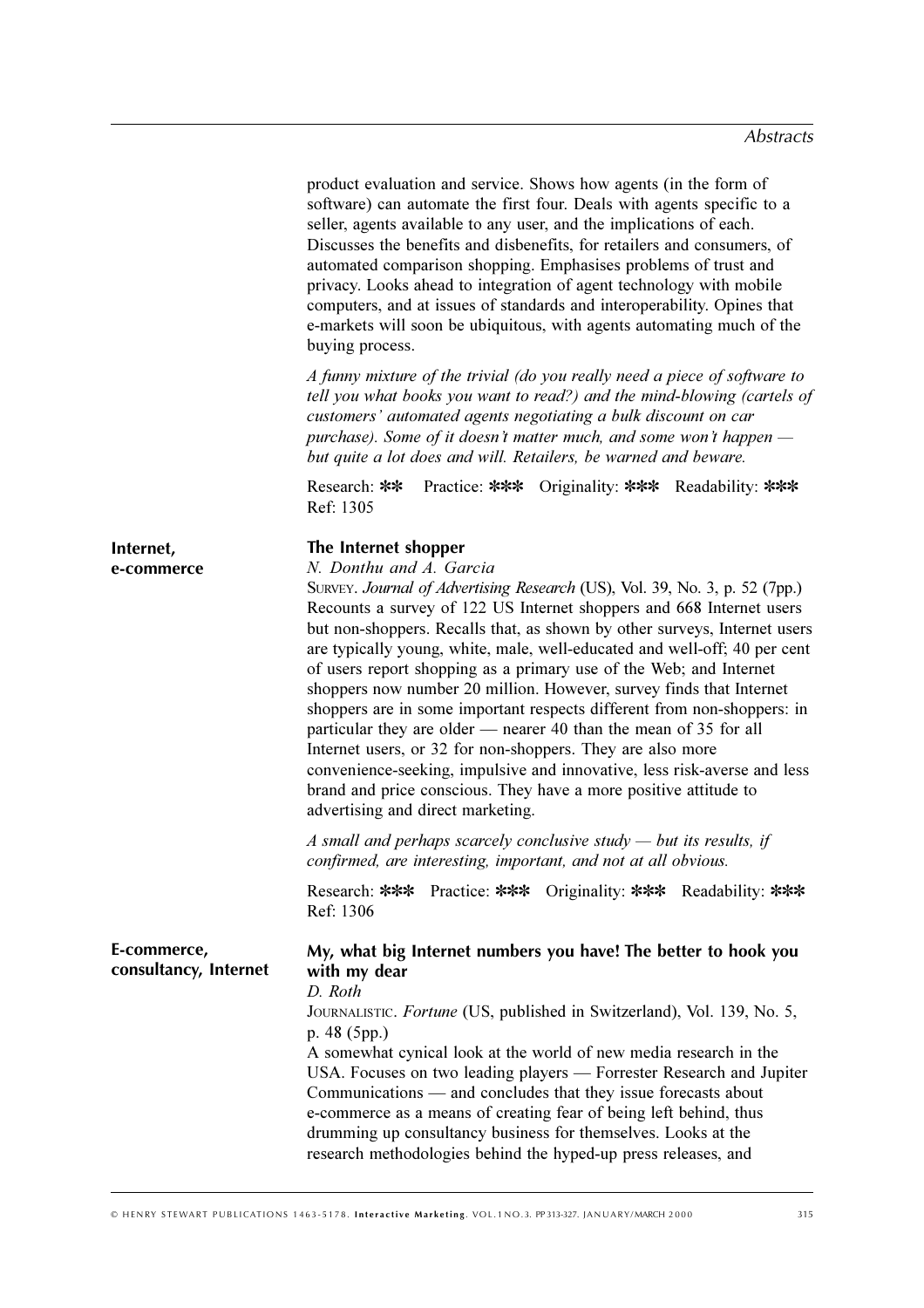|                                                               | concludes that they are thoroughly subjective, consisting mostly of<br>guesswork expressed in numerical terms. Lists ten leading Internet<br>consultants, each employing between nine and 800 analysts; quotes<br>'recent scary pronouncements' by each.                                                                                                                                                                                                                                                                                                                                                                                                                                                                                                                                                                                                                                                                                                                                                                                                                                                                                                |
|---------------------------------------------------------------|---------------------------------------------------------------------------------------------------------------------------------------------------------------------------------------------------------------------------------------------------------------------------------------------------------------------------------------------------------------------------------------------------------------------------------------------------------------------------------------------------------------------------------------------------------------------------------------------------------------------------------------------------------------------------------------------------------------------------------------------------------------------------------------------------------------------------------------------------------------------------------------------------------------------------------------------------------------------------------------------------------------------------------------------------------------------------------------------------------------------------------------------------------|
|                                                               | A classic instance of the obsession of American business with the<br>pseudo-accuracy of numbers, however derived. Which doesn't mean the<br>'scary predictions' are wrong in principle, while certainly inaccurate in<br>detail. But beware of consultants.                                                                                                                                                                                                                                                                                                                                                                                                                                                                                                                                                                                                                                                                                                                                                                                                                                                                                             |
|                                                               | Research: **<br>Practice: **<br>Originality: $**$<br>Readability: ***<br>Ref: 1307                                                                                                                                                                                                                                                                                                                                                                                                                                                                                                                                                                                                                                                                                                                                                                                                                                                                                                                                                                                                                                                                      |
| Amazon, Barnes and<br>Noble, bookselling,<br>retail, Internet | <b>Title fight</b><br>N. Munk<br>JOURNALISTIC. Fortune (US, published in Switzerland), Vol. 139, No. 12,<br>p. $58(7pp.)$<br>Describes the continuing battle between Barnes and Noble and Amazon<br>- from the viewpoint of the former. Relates how Amazon, with sales<br>of \$600 million (given as 2 per cent of the US book market) and 8.4<br>million registered customers at end-1998 was 'worth' seven times more<br>than Barnes and Noble, with sales of \$3 billion (given as 15 per cent)<br>but only 1.7 million registered customers. Amazon sells 75 per cent of<br>all books ordered online, Barnes and Noble 15 per cent. Describes the<br>history of Barnes and Noble and its founder, Leonard Riggio, and how<br>he is fighting back in a market which appears to be static.<br>This is the classic Internet assault on an established conventional<br>business: it might be a signal for the death of retail as we know it $-$ or<br>it might not. Even on this particular fight, the jury is still out.<br>Originality: — Readability: ***<br>Research: **<br>Practice: **<br>Ref: 1308                                               |
| Banking, Internet,<br>ethics, Co-op                           | The future of commercial banking - the Internet, stakeholders<br>and ethics: A case study of The Co-operative Bank<br>P. Thompson<br>CASE STUDY. Journal of Financial Services Marketing (UK), Vol. 3, No.<br>4, p. $316(18pp.)$<br>Contends that new technology, and particularly e-commerce, threatens the<br>existence of commercial banks in their present form. Holds that there is<br>also a public revolt against lack of ethical soundness in banking. Looks at<br>the efforts of The Co-operative Bank to re-invent itself in the 1990s by<br>adopting an ethical policy statement in 1992, and the classic niche<br>marketing effort that accompanied it, followed by its ecological mission<br>statement in 1996. States that The Co-operative was the first bank to<br>offer Internet banking, and now has an interactive home banking service<br>via Sky. Relates the bank's partnership approach to stakeholders from<br>1997. Indicates measures of success for these policies and asks whether<br>the attitudes involved may become a blueprint for commercial banks —<br>and other enterprises — across the world in the 21st century. |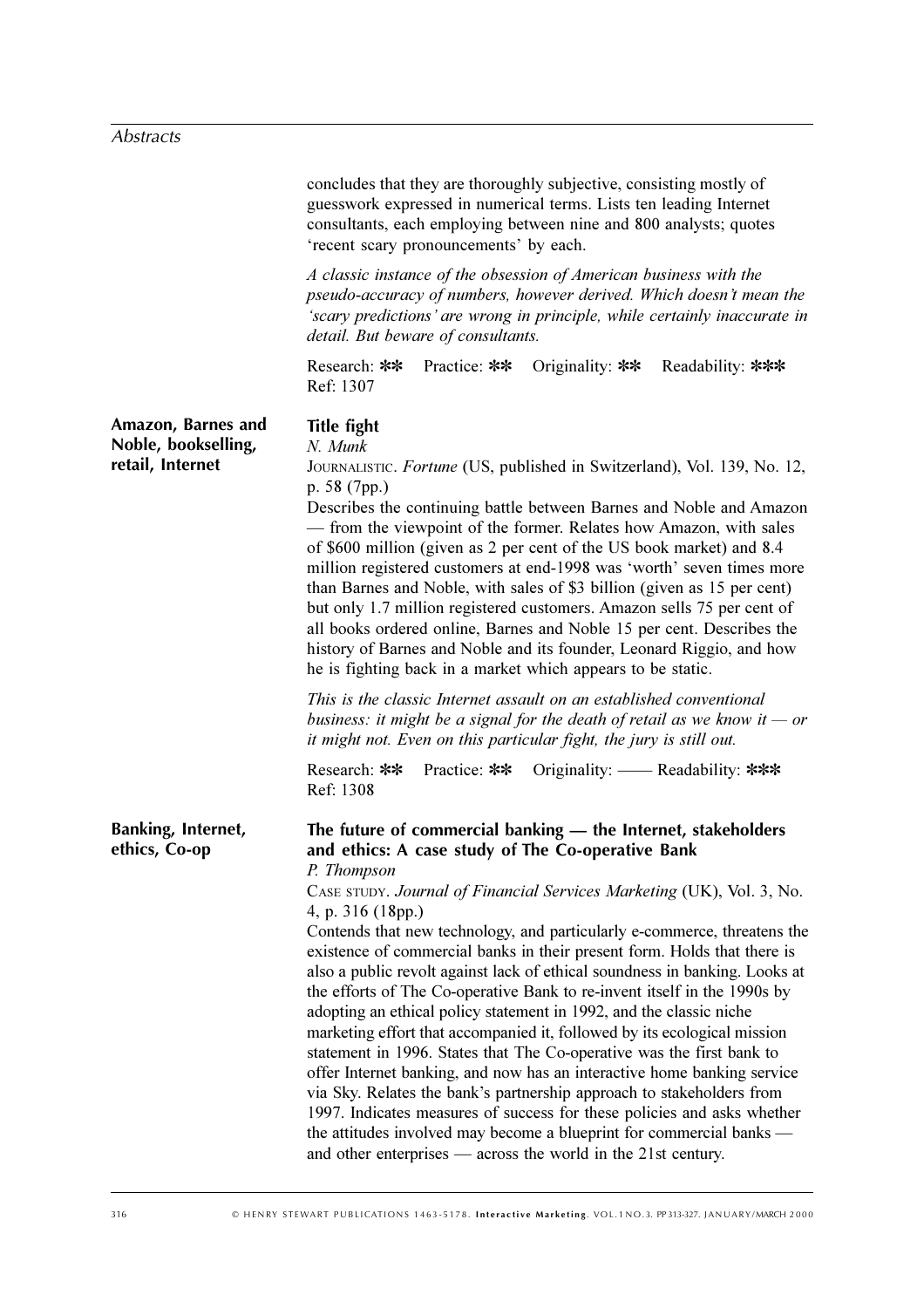The Co-op Bank may not itself set the world on fire  $-$  but there is *a real possibility that it is blazing a trail that others will follow.* 

Research: \*\* Practice: \*\* Originality: \*\* Readability: \*\*\* <u>Ref</u>: 1309

**Survey of Internet users' attitudes toward Internet advertising** A.E. Schlosser, S Shavitt and A. Kanfer SURVEY. *Journal of Interactive Marketing* (US), Vol. 13, No. 3, p. 34  $(21pp.)$ Recounts a survey of some 400 US Internet users regarding their attitudes to Internet advertising (IA). Respondents tended to be male, young, white, well-educated and affluent. A further sample with similar demographics was asked the same questions about their attitudes to general advertising  $(GA)$ . Records the 17 attitudinal questions used, designed to indicate perceptions of utility, indignity, trustworthiness, effects on pricing, and need for regulation. Fewer people like IA than GA overall; however, on most detailed issues IA scored significantly better. Speculates that much of the difference is due to the interactive 'pull' nature of IA versus the 'push' of GA. The conclusions about the difference in attitudes to Internet and other advertising are interesting and not obvious, but could equally well have been given in a quarter of the space used. Research: \*\*\* Practice: \*\* Originality: \*\* Readability: \*\* Ref: 1310 **Advertising, brands and loyalty: Making and monitoring the link** *+)*  THEORETICAL. *Journal of Targeting, Measurement and Analysis for Marketing* (UK), Vol. 7, No. 4, p. 349 (10pp.) Asserts that traditional attempts to measure advertising effectiveness are vitiated by an inability to credibly link advertising exposure to consumer behaviour. Measurements of loyalty based on past purchases (which tell little about the future) or stated future intentions (which are unreliable) or consideration sets (which are a blunt instrument) are considered and rejected. A model of consumer-brand relationships is introduced (Hofmeyr's conversion model) which seeks to differentiate between loyalty (which looks backward) and commitment (which looks forward). Claims commitment is based on four factors: satisfaction, involvement, attraction of alternatives, and extent of ambivalence. Divides all users of a brand into segments (entrenched, average, shallow and convertible) according to strength of commitment. Non-user segments are described as available, ambivalent, weakly unavailable and strongly unavailable. Asserts that a given advertisement may have quite different effects on each of these different segments, and that an ad which is an apparent failure in traditional awareness terms may still **Advertising, Internet Advertising, measurement, loyalty, commitment**

succeed with an important segment. Illustrates from a particular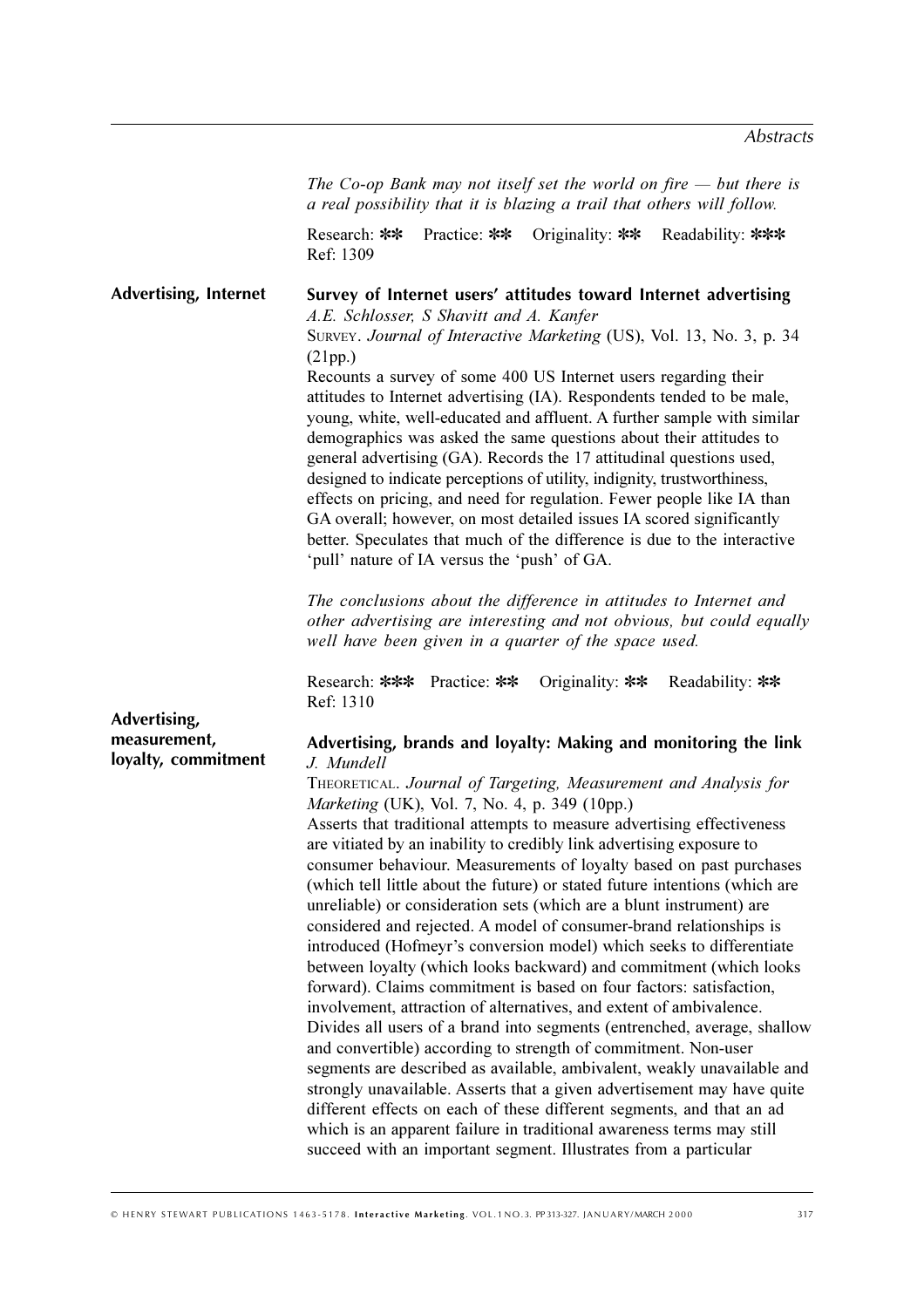example. Suggests this methodology is an adjunct to, rather than replacement for, traditional methods.

*A* suggestive article clearly written. The one example given is not exactly compelling, but the ideas are worth thinking about.

Research: \*\* Practice: \*\*\* Originality: \*\* Readability: \*\*\* Ref: 1311

#### **Software review: Customer relationship management systems an idea whose time has come? CRM, ERP, Internet**

 $N.$  *Hewson* 

REVIEW. Journal of Targeting, Measurement and Analysis for Marketing (UK), Vol. 7, No. 4, p. 408 (6pp.)

Asserts that in Europe only  $2-3$  per cent of companies have fully integrated customer relationship management (CRM) across all channels; in the US the proportion is higher but still in single figures. Compares the growth of CRM systems with that of enterprise resource planning (ERP). Suggests that systems-based customer management is inevitable, with the Internet being a further driving force in this direction. Holds that in most companies no underlying infrastructure supports Internet activity; while companies can now 'get away' with this, the arrival of the 'analytical buyer' who does not wish to be sold to, but to initiate his/her own buying process, will change this. For most companies customer management has happened within 'functional chimneys', whereas CRM demands a strategic viewpoint devoid of turf issues and short-term business demands.

*A* brief, readable glance at probable developments that are achingly slow to arrive in the real world.

Research: — Practice: \*\* Originality: \*\* Readability: \*\*\*\* Ref: 1312 **Profiting from customer management** *P.* Hawkes THEORETICAL. *Journal of Database Marketing* (UK), Vol. 7, No. 1, p. 46 (7pp.) Asserts that there are six key building blocks of customer management: the current and potential profitability of a customer; customer understanding; the design of benefits; the process of managing customer interactions; management of data; and creating a suitable company infrastructure. Product profitability plus customer behaviour equals customer profitability; customer understanding is dependent on considerations of customer perception of value, and on timing; building benefits should be done in cooperation with customers; interactions are of different types — customer-initiated, statutory, regular, and ad hoc; data, properly handled, becomes first information and then actionable knowledge; a proper infrastructure demands a change of mind-set from  $maximising product$  sales to delivering customer value  $-$  which **Customer relationship management**

requires cross-functional cooperation. Concludes that planned company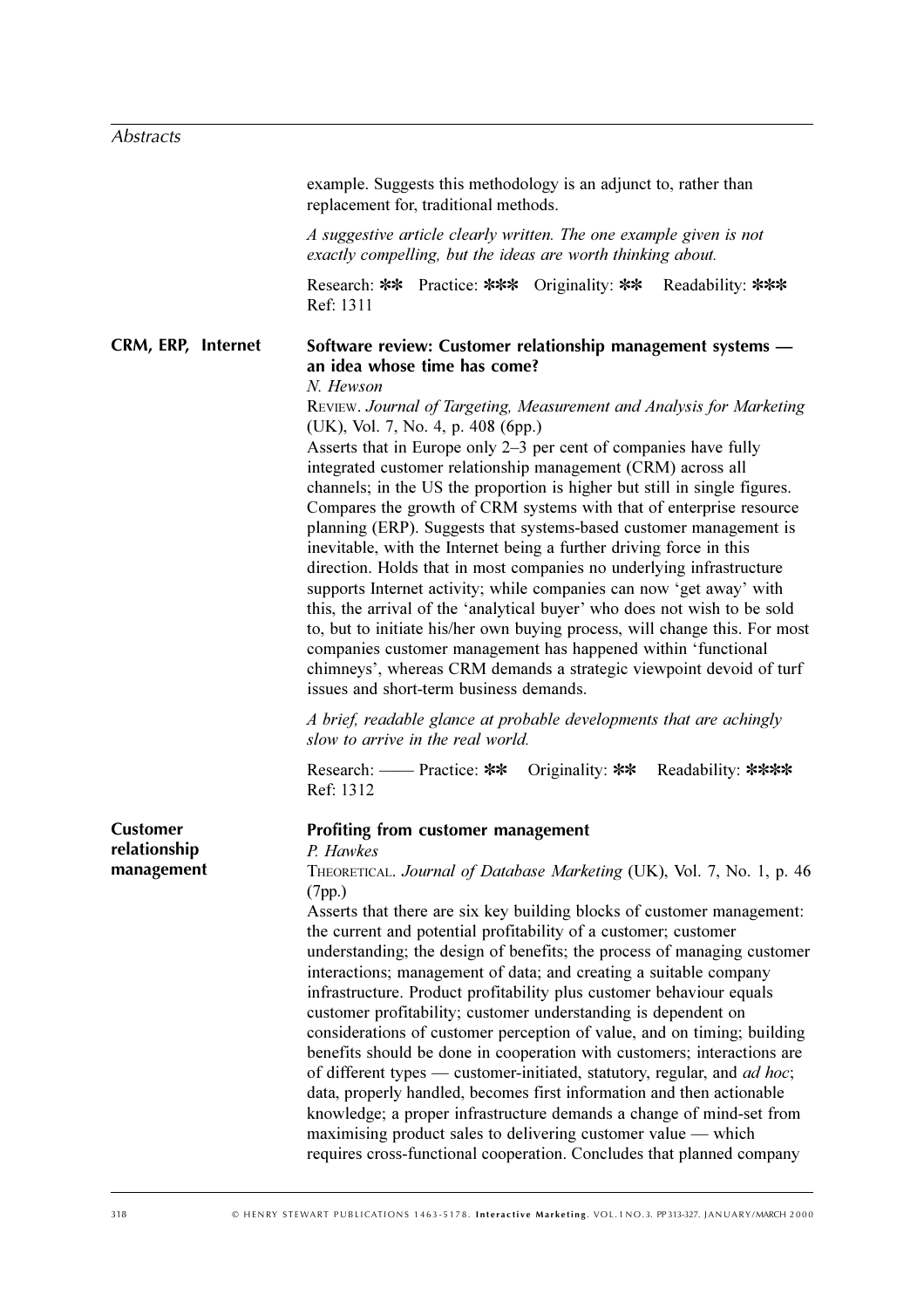transformation is essential, but that doing everything at once should be avoided: to transform while still managing the current business is tough.

*A low-key and not very exciting exposition runs the risk of not forcing home its message, which contains much common sense and is in danger of becoming the new orthodoxy.* 

Research: — Practice: \*\*\*\* Originality: \* Readability: \*\* Ref: 1313

## **Relationship marketing and customer loyalty in retailing**

**Customer relationship management, loyalty, smart cards, retail**

*M.* Stone and C. Field SURVEY. *Journal of Database Marketing* (UK), Vol. 7, No. 1, p. 60  $(21pp.)$ 

Asserts that the 'epidemic' of loyalty schemes attempt to manage rewards within mass-market norms while delivering some benefits of personal treatment. Looks at customer relationship marketing via loyalty cards in UK retailing — Sainsbury, Homebase, Tesco, M&S, Safeway. Suggests that the stronger the underlying service and the greater the loyalty, the less the need for a card — instancing  $M\&S$ , whose card carries very few benefits. Stresses that loyalty cards are very public: 'every home should have one'. Looks at new developments in Boots (smart card) and WH Smith (first online loyalty card, and 'the most sophisticated in Europe'). Examines Shell's SMART — a multi-company exercise. Glances at continental schemes, in Holland (Albert Heijn), Belgium (Delhaize), France (Galeries Lafayette), Sweden (ICA Handlarnas), Finland (K Group) and Switzerland (Loeb). Concludes that overall 'the jury is still out' on loyalty schemes. Many suffer from the 50 per cent rule: 25 per cent inactive and 25 per cent rarely active. Holds that they need improvement in helplines and good staff to make them work. Expects most retail loyalty schemes to be smart card based in two to three years.

*A* very thorough (if slightly wordy) survey, from which nearly everyone will learn something new, of UK loyalty schemes, with some continental comparisons. Omits to mention that the UK is the world leader in smart 

Research: \*\*\* Practice: \*\*\* Originality: \*\*\* Readability: \*\*\* Ref: 1314

| <b>Marketing</b> | Integrated marketing communications requires a new way of                                                                                              |
|------------------|--------------------------------------------------------------------------------------------------------------------------------------------------------|
| communications,  | thinking                                                                                                                                               |
| integration,     | <b>B.</b> Hartley and D Pickton                                                                                                                        |
| relationship     | THEORETICAL. Journal of Marketing Communications (UK), Vol. 5, No.                                                                                     |
| marketing,       | 2, p. 97 $(10pp.)$                                                                                                                                     |
| taxonomy         | Claims that there is a generally accepted need for integration of marketing<br>communications: 'an old idea which has rarely, if ever, been realised'. |
|                  | Notes increasing levels of agency specialisation, in communications                                                                                    |
|                  | strategy, PR, corporate identity, branding, packaging, direct mail, sales                                                                              |
|                  | promotion, DRTV, telemarketing, and sponsorship. Suggests recent                                                                                       |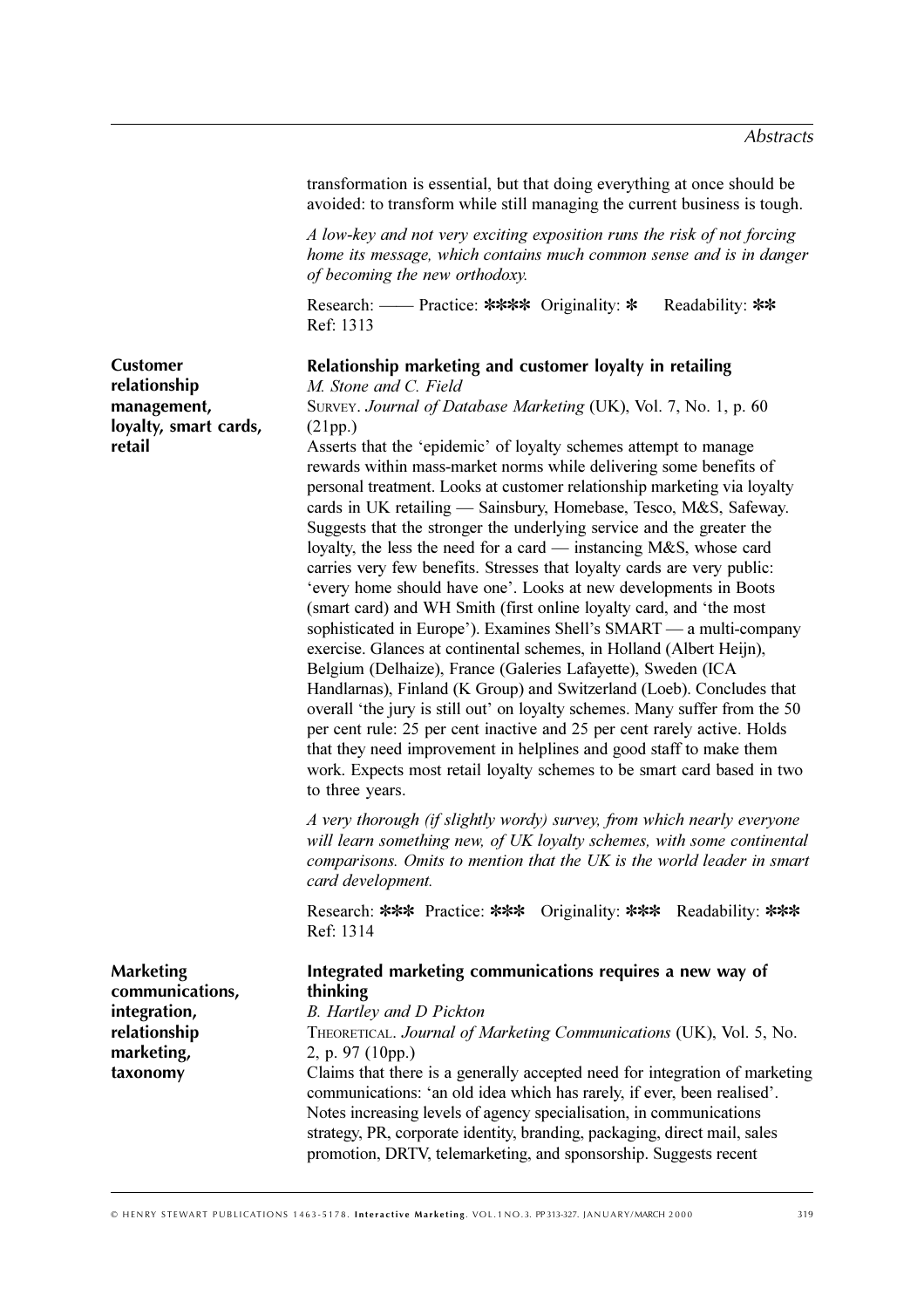emphasis on integration is largely rhetorical. Examines practical problems in the way of integration: the taxonomy and language of marketing; its practitioners' mind-set; organisational structure; limited view of what integration involves. Concentrates on the first of these, holding that language conditions mind-set: these must be corrected before the other issues can be tackled. Suggests a primary division between personal and non-personal communications, and then a three-way division between corporate communications management, marketing communications management and customer contact management.

*If you are nervous of academic articles that talk about taxonomy, take* heart. This is a modest article with sensible things to say, clearly said: *specifically that if we can't get our language right, both our thought* processes and our organisational structures will suffer. Its deceptively simple solution is worth thinking about.

Research: \* Practice: \*\*\* Originality: \*\*. Readability: \*\*\*\* Ref: 1315

# **Implementing, monitoring and measuring a programme of relationship marketing**

A. Lindgreen and I. Crawford

CASE STUDY. *Marketing Intelligence and Planning* (UK), Vol. 17, No. 5, p. 231 (9pp.)

Claims to be the first in a series of case studies designed to understand how to implement relationship marketing, monitor its outputs, and measure its returns. Looks at a fast-growing Danish business-to-business food company which, in the early 1990s, was losing 20 per cent of its customers per annum. Recounts a process consisting of a design phase (holding focus groups with  $140$  customers out of  $4,000$ , and sending a questionnaire to all customers), an implementation phase (setting up project teams, training staff, building customer communications and customer trust), and an assessment phase (measuring customer loyalty, customer retention, customer share and employee satisfaction). Reports a decrease of customer losses from 20 per cent per annum to 6 per cent. Claims (a little inaccurately) that this increases average customer lifetime from five to 20 years. Looks forward to extension of relationship approach to suppliers as well as customers.

Skip quickly through the first two-and-a-half pages of academic flimflam; the case study itself is interesting, as is the idea of generalising from the findings of a series of case studies.

Research: \*\*\* Practice: \*\*\* Originality: \*\* Readability: \*\* Ref: 1316

**The personalised marketplace: Beyond the 4Ps** *R. E. Goldsmith* THEORETICAL. *Marketing Intelligence and Planning* (UK), Vol. 17, No. 4, p. 178 (8pp.) Claims that many advanced economies have moved gradually away from manufacturing towards service provision; this entails a change in **Marketing mix, personalisation, relationship marketing**

**Relationship marketing, business to business, food industry, Denmark**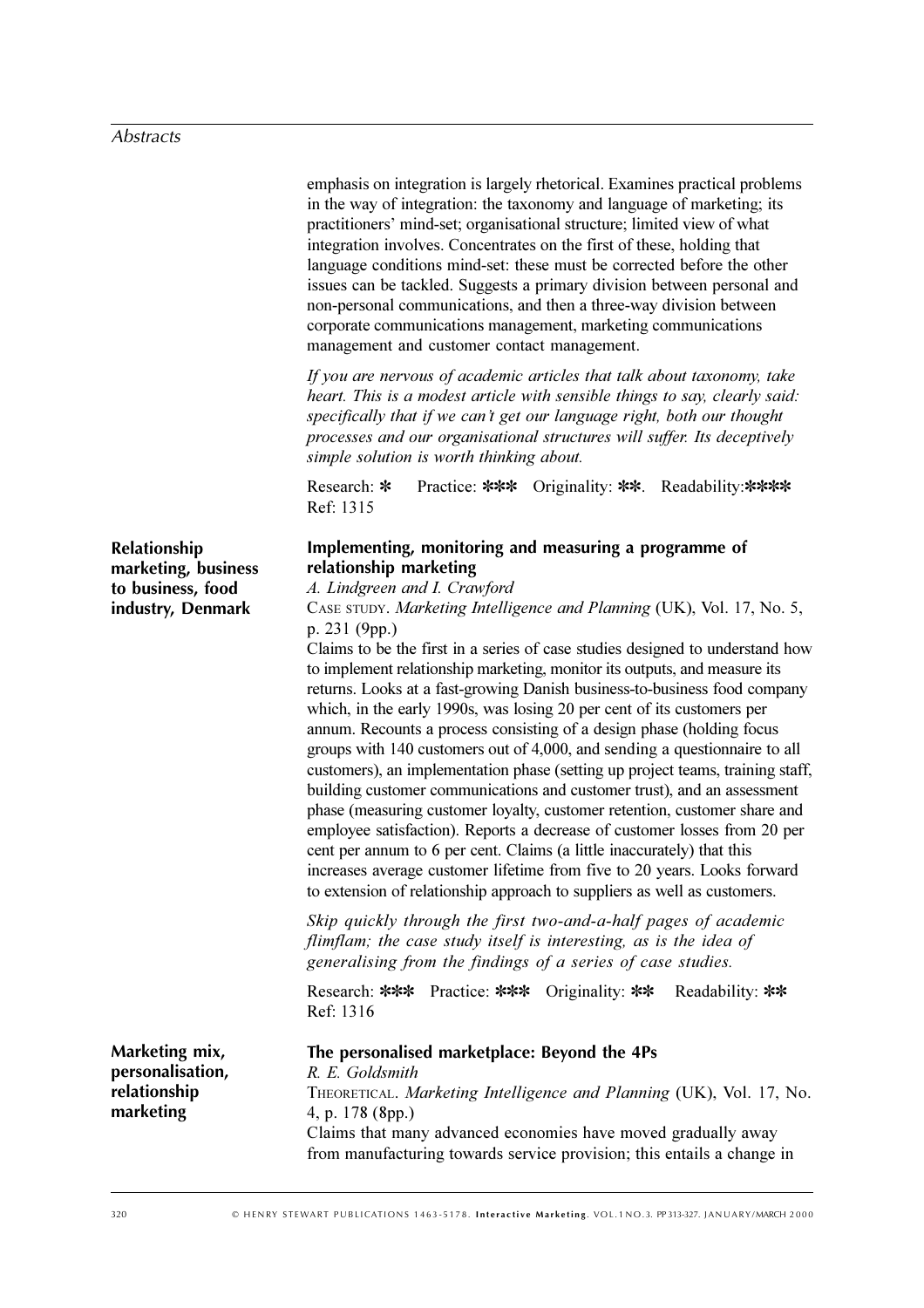|                                                                                             | marketing attitudes. Holds that the concept of the 4Ps (product,<br>promotion, price and place) derives from a manufacturing-based vision;<br>the theory needs now to be updated to take account of services<br>marketing. States that services marketers now take account of 7Ps<br>— the original four, plus personnel, physical assets and processes.<br>Expresses the view that to these should be added an eighth<br>$P$ - personalisation - which envisages producing products, or<br>promotions, or prices, or distribution methods (or any combination)<br>tailored to the individual customer. Suggests that the Web is 'the<br>prototype of personalisation', but admits that personalisation will not be<br>applicable to all product categories.                                                                                                                                                                                                                                    |
|---------------------------------------------------------------------------------------------|-------------------------------------------------------------------------------------------------------------------------------------------------------------------------------------------------------------------------------------------------------------------------------------------------------------------------------------------------------------------------------------------------------------------------------------------------------------------------------------------------------------------------------------------------------------------------------------------------------------------------------------------------------------------------------------------------------------------------------------------------------------------------------------------------------------------------------------------------------------------------------------------------------------------------------------------------------------------------------------------------|
|                                                                                             | For anyone whose marketing thought is still circumscribed by the 4Ps<br>(and who enjoys thinking in simplistic categories of this kind) this is a<br>modestly interesting pedagogical interpretation of what one-to-one<br>marketing is all about.                                                                                                                                                                                                                                                                                                                                                                                                                                                                                                                                                                                                                                                                                                                                              |
|                                                                                             | Originality: $**$<br>Research: — Practice: **<br>Readability: ***<br>Ref: 1317                                                                                                                                                                                                                                                                                                                                                                                                                                                                                                                                                                                                                                                                                                                                                                                                                                                                                                                  |
| One to one,<br>globalisation                                                                | <b>Godzilla meets Antz</b><br>R. White<br>JOURNALISTIC. Admap (UK), March 1999 p. 44 (3pp.)<br>Looks at early post-war predictions of corporate growth, multinationals<br>and globalisation, now apparently being fulfilled, and asks how the<br>mega-corporation can cope with the world of fragmenting media,<br>fragmenting markets, and the sophisticated and empowered consumer.<br>Argues that marketing 'push' must give way to advertiser/consumer/<br>advertiser feedback. Claims that one to one is not enough: profiling,<br>clustering, segmenting and grouping of customers (and still more of<br>potential customers) is still essential. But suggests that those<br>corporations which have not understood new consumer power, and the<br>consequences for consumer marketing, are doomed — the more so for<br>their very gigantism.<br>A short, racy, readable, but still intelligent look at the colliding worlds<br>of mass-market corporations and individualised consumers. |
|                                                                                             | Research: — Practice: **<br>Originality: $**$<br>Readability: ****<br>Ref: 1318                                                                                                                                                                                                                                                                                                                                                                                                                                                                                                                                                                                                                                                                                                                                                                                                                                                                                                                 |
| Segmentation, direct<br>mail, direct<br>marketing,<br>communication<br>channels, one to one | Adapting DM analysis and segmentation practice to the challenge<br>of one-to-one marketing and multi-channel communications<br>R. Webber<br>THEORETICAL. Journal of Targeting, Measurement and Analysis for<br>Marketing (UK), Vol. 8, No. 1, p. 21 (13pp.)<br>Notes that expertise in the practice of targeting and segmentation for<br>marketing was originally the preserve of direct mail practitioners. Holds<br>that direct mail is now increasingly subsumed within the wider scope of<br>one-to-one relationship marketing, which in turn is increasingly practised<br>by companies with multiple customer contact channels. Considers the                                                                                                                                                                                                                                                                                                                                              |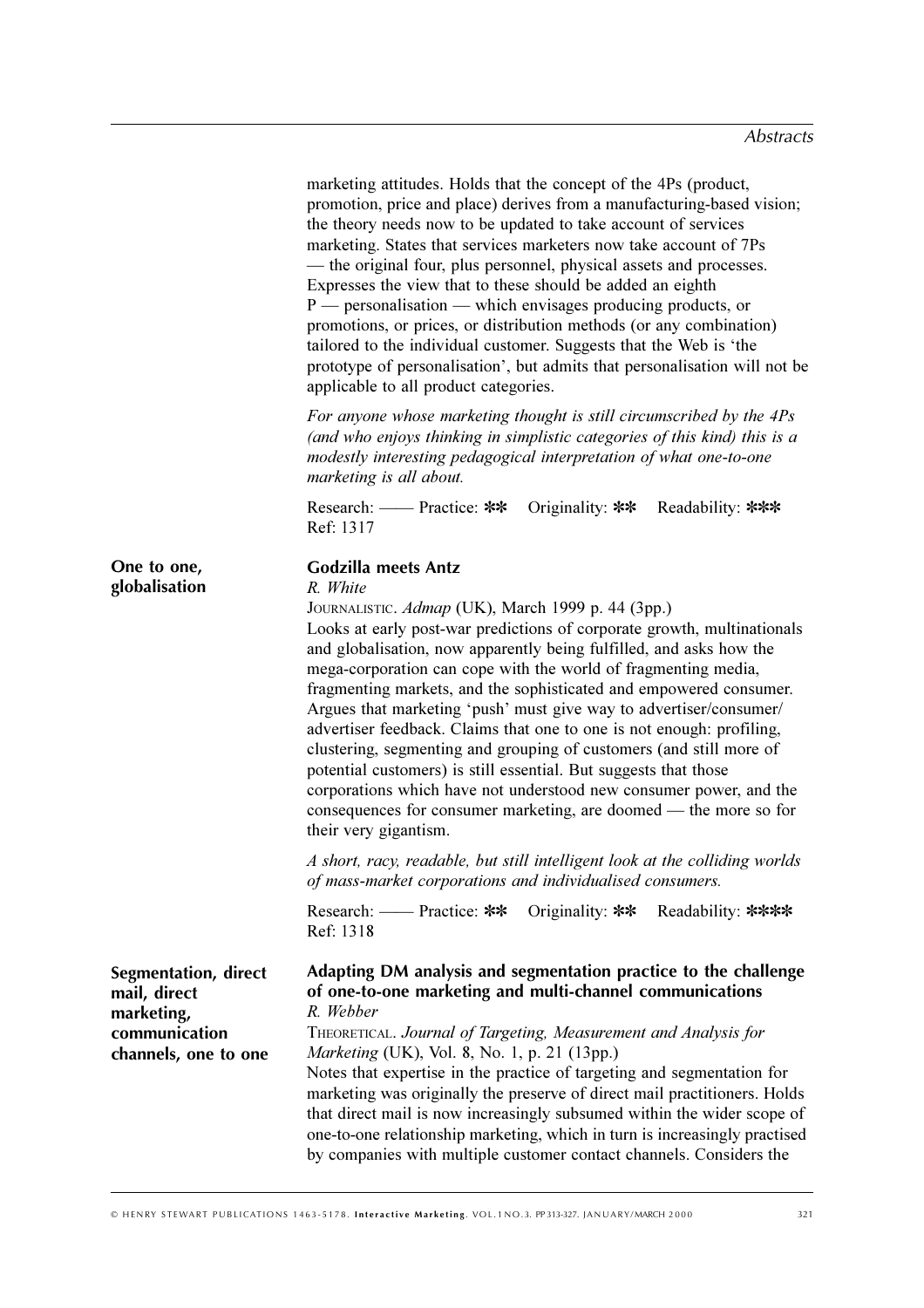|                              | problems that arise when direct mail and retail are treated as totally<br>separate channels which do not intercommunicate. Argues that<br>customer/prospect segmentation should be available on all incoming<br>channels (shops, call centres etc) as well as all outgoing; suggests a<br>methodology whereby the assistant/operator is presented on-screen for<br>any given customer with a contact strategy derived (by a set of<br>computer-coded rules) from a full set of known customer data (including<br>data about contacts made, channels used, complaints). Touches on<br>problems of communication between transactional and promotional<br>databases, updating frequency, name and address matching, and analysis<br>of the consequences of a given customer management strategy.<br>This article is an important, and at times original, statement of what<br>$integrated$ marketing ought to mean $-$ all communication channels<br>working from common data to deliver the most individualised                                                                                                                                                                                                                                                                                                                                                                                                        |
|------------------------------|-----------------------------------------------------------------------------------------------------------------------------------------------------------------------------------------------------------------------------------------------------------------------------------------------------------------------------------------------------------------------------------------------------------------------------------------------------------------------------------------------------------------------------------------------------------------------------------------------------------------------------------------------------------------------------------------------------------------------------------------------------------------------------------------------------------------------------------------------------------------------------------------------------------------------------------------------------------------------------------------------------------------------------------------------------------------------------------------------------------------------------------------------------------------------------------------------------------------------------------------------------------------------------------------------------------------------------------------------------------------------------------------------------------------------|
|                              | contact strategies possible. Implementation will be less easy than<br>the lucidity of this presentation might possibly suggest.                                                                                                                                                                                                                                                                                                                                                                                                                                                                                                                                                                                                                                                                                                                                                                                                                                                                                                                                                                                                                                                                                                                                                                                                                                                                                       |
|                              | Research: *<br>Practice: **** Originality: **** Readability: ****<br>Ref: 1319                                                                                                                                                                                                                                                                                                                                                                                                                                                                                                                                                                                                                                                                                                                                                                                                                                                                                                                                                                                                                                                                                                                                                                                                                                                                                                                                        |
| One to one,<br>customisation | Is your company ready for one-to-one marketing?<br>D. Peppers, M. Rogers and B. Dorf<br>EVALUATION. Harvard Business Review (US), January-February 1999,<br>p. 151 (10p.)<br>Recognises that not every company is equally capable of<br>successfully making a full commitment to all aspects of one-to-one<br>marketing. Maintains that even small incremental changes in this<br>direction can be highly beneficial. Defines four steps in one-to-one<br>marketing: identifying customers; differentiating between customers<br>in terms of value and needs; interacting with customers; customising<br>the enterprise's behaviour towards customers so as to meet<br>individually expressed needs. Indicates that each of these steps is<br>progressively more difficult/expensive than the last; suggests possible<br>strategies for getting started on each step. Recommends analysing<br>where the reader's organisation stands in relation to each step, by<br>administering a questionnaire to different groups of employees and to<br>customers.<br>A fairly anodyne, easy-to-read piece for anyone still unfamiliar<br>with the authors' thesis. This article won't teach you anything<br>specific, but may set newcomers to relationship marketing thinking.<br>Not quite what one expects from this prestigious journal.<br>Research: — Practice: **<br>Originality: $**$<br>Readability: ***<br>Ref: 1320 |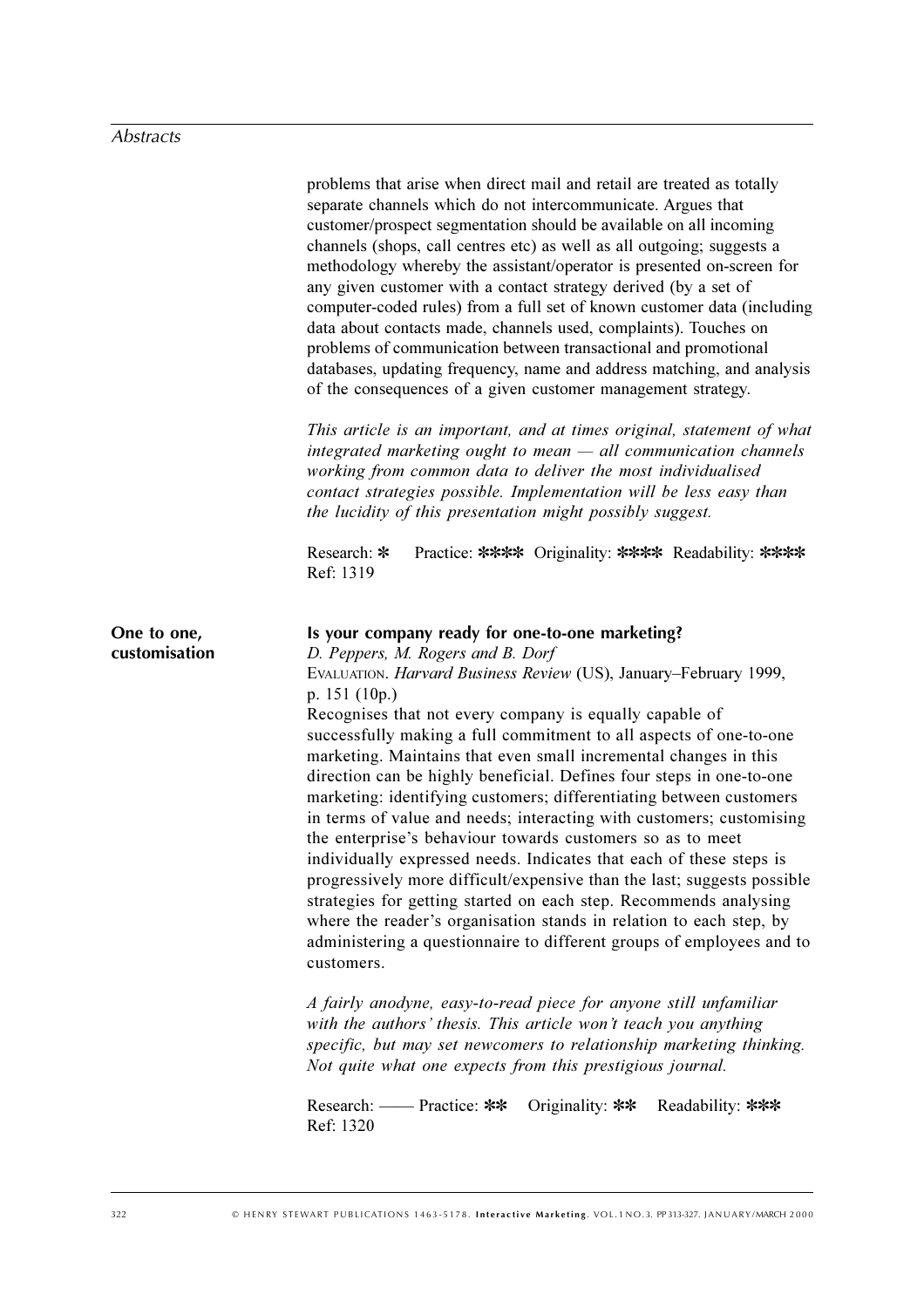| Database marketing,<br>lifetime value                      | Reducing your risk: What's happening in retail database<br>marketing<br>S. Koslowsky<br>THEORETICAL. Direct Marketing (US), January 1999, p. 40 (4pp.)<br>Looks at a variety of strategic techniques available to the retail<br>marketer, including concentration on customer potential, share of wallet,<br>attrition rates, cross-selling, and lifetime value. Provides constructed<br>examples of how each of these concepts can be used in practice to<br>achieve improved results.<br>The techniques examined apply equally to all forms of database                                                                                                                                                                                                                                                                                                                                                                                                                                                                                                                                                                                                                                                                                                                                                                                                                                                                                |  |  |  |  |
|------------------------------------------------------------|------------------------------------------------------------------------------------------------------------------------------------------------------------------------------------------------------------------------------------------------------------------------------------------------------------------------------------------------------------------------------------------------------------------------------------------------------------------------------------------------------------------------------------------------------------------------------------------------------------------------------------------------------------------------------------------------------------------------------------------------------------------------------------------------------------------------------------------------------------------------------------------------------------------------------------------------------------------------------------------------------------------------------------------------------------------------------------------------------------------------------------------------------------------------------------------------------------------------------------------------------------------------------------------------------------------------------------------------------------------------------------------------------------------------------------------|--|--|--|--|
|                                                            | marketing. The discussion of lifetime value is particularly useful<br>because this concept is still so little used.                                                                                                                                                                                                                                                                                                                                                                                                                                                                                                                                                                                                                                                                                                                                                                                                                                                                                                                                                                                                                                                                                                                                                                                                                                                                                                                      |  |  |  |  |
|                                                            | Research: *<br>Practice: *** Originality: *<br>Readability: ***<br>Ref: 1321                                                                                                                                                                                                                                                                                                                                                                                                                                                                                                                                                                                                                                                                                                                                                                                                                                                                                                                                                                                                                                                                                                                                                                                                                                                                                                                                                             |  |  |  |  |
| Database marketing,<br>retailing, pricing,<br>segmentation | Leveraging customer databases for strategic marketing advantage<br>in the retail industry<br>A. P. Joseph, C. Lackman, A. G. Peace and G. Tatar<br>STRATEGIC. Journal of Database Marketing (UK), Vol. 7, No 1, p. 53<br>(7pp.)<br>Advocates the use of database marketing as a strategic tool for retailers<br>looking to improve market penetration, market development, product<br>development and diversification. Advocates the use of differential<br>pricing according to the value of the individual customer, via proprietary<br>shopping cards linked to a database. Also looks at 'straddle pricing'<br>— where the shelf price is higher than the competition, but the price to<br>the cardholder is lower. Distinguishes, in relation to the customer<br>database, between data and information; expatiates on the need for (and<br>the difficulty of) creating synergy between IT and marketing; notes the<br>difference between transaction (or shopping goods) buyers and<br>relationship buyers, and the use of segmentation in making this vital<br>distinction.<br>Almost everything in this article could have been written 30 years ago<br>$-$ but retailers were not listening then: it is to be hoped they are now.<br>Sadly, those that most need to hear the message are unlikely to be<br>reading the medium in which it appears.<br>Research: *<br>Practice: *** Originality: — Readability: ***<br>Ref: 1322 |  |  |  |  |
| OLAP, database<br>marketing                                | Benefits and pitfalls of using OLAP tools in direct marketing<br>C. Connor and A. Deseure<br>SURVEY. Journal of Targeting, Measurement and Analysis in Marketing<br>(UK), Vol. 8, No. 1, p. 34 (10pp.)<br>States that OLAP (online analytical processing) tools are about providing for<br>non-technical, non-statistician users the fast and timely transformation of data<br>into information by supplying, on a point-and-click basis, multi-dimensional<br>reports. Explains that data for OLAP processing are held in a 'cube'; gives                                                                                                                                                                                                                                                                                                                                                                                                                                                                                                                                                                                                                                                                                                                                                                                                                                                                                               |  |  |  |  |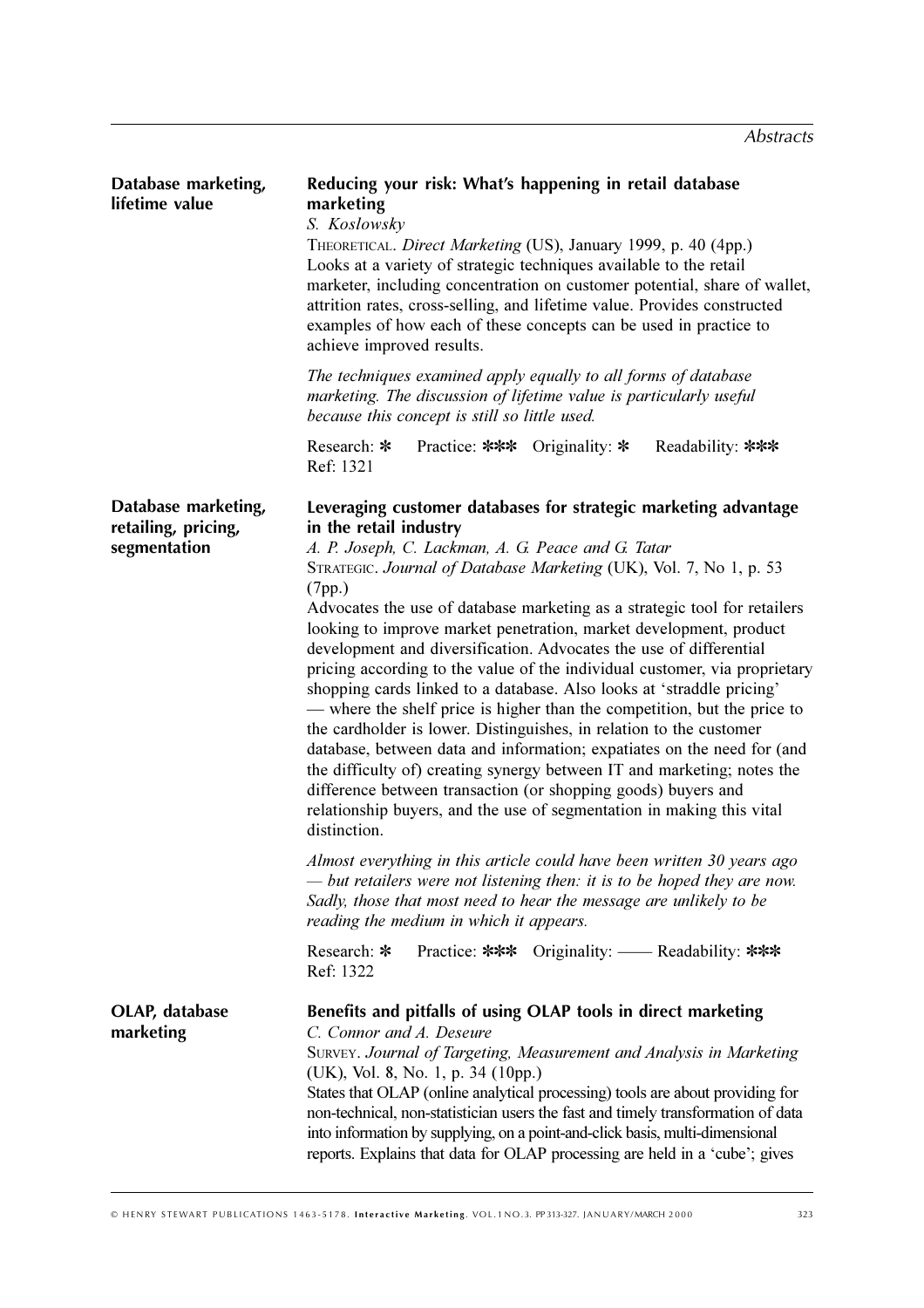|                                                                               | an example of a six-dimensional cube capable of answering such questions as<br>who has sold how many of what to whom and when. Explains that an OLAP<br>cube could hold, in one simple example, 900,000 combinations of data, from<br>which the user can call up any one quickly. Cautions that although OLAP<br>tools are easy to use, expert help is required in setting them up. Explains how<br>OLAP tools relate to spreadsheets, statistical packages, and data-mining tools.<br>Describes the use of OLAP in assessing campaign effectiveness. Considers<br>how to choose a proprietary tool; lists 15 suppliers.<br>A clear and sensible discussion of a facility that sounds much more<br>user-friendly than its ghastly acronym might suggest. Marketers<br>suffering from data overload and information scarcity should be<br><i>interested.</i>                                                                                                                                                                                                                                                                                                                                                                                                                                                                                                                                                                                             |
|-------------------------------------------------------------------------------|---------------------------------------------------------------------------------------------------------------------------------------------------------------------------------------------------------------------------------------------------------------------------------------------------------------------------------------------------------------------------------------------------------------------------------------------------------------------------------------------------------------------------------------------------------------------------------------------------------------------------------------------------------------------------------------------------------------------------------------------------------------------------------------------------------------------------------------------------------------------------------------------------------------------------------------------------------------------------------------------------------------------------------------------------------------------------------------------------------------------------------------------------------------------------------------------------------------------------------------------------------------------------------------------------------------------------------------------------------------------------------------------------------------------------------------------------------|
|                                                                               | Research: ** Practice: **** Originality: *<br>Readability: ****<br>Ref: 1323                                                                                                                                                                                                                                                                                                                                                                                                                                                                                                                                                                                                                                                                                                                                                                                                                                                                                                                                                                                                                                                                                                                                                                                                                                                                                                                                                                            |
| Data mining,<br>CHAID,<br>discriminant analysis                               | Direct marketing, data mining and decision trees: Comparing the<br>effectiveness of analytical methods<br>D. G. Clarke, W. R. Swinyard, E. Ashman and M. R. Oveson<br>THEORETICAL. Journal of Targeting, Measurement and Analysis for<br>Marketing (UK), Vol. 7, No. 4, p. 387 (21pp.)<br>Looks at the wide variety of methodologies available for database<br>segmentation. Notes a classification of 12 different tool 'types', each<br>containing many examples. Proposes a simplified environment in which to<br>compare three of these: CHAID, discriminant analysis, and XCT (extensive<br>cross-tabs) — this last to represent more recent and esoteric data-mining<br>tools. Uses an analysis sample of 100,000 US households with response<br>data to a calling programme, and a field sample of 600,000 households as<br>the basis for comparison. Concludes that the advantages found for XCT lie<br>largely in the identification of small-size high-response cells whose actual<br>performance in the field is variable. Allowing for this, the performance of<br>the different tools surveyed is very similar, although XCT still has a slight<br>edge. However, notes also that sophisticated data-mining tools are expensive<br>to buy or create, and may result in segmentations that are complex to<br>manage, while the segmentation outputs that they produce are neither<br>intuitively intelligible nor managerially informative. |
|                                                                               | The argument is probably best left to statisticians; the conclusions are<br>good news for those who prefer to keep things (relatively) simple.                                                                                                                                                                                                                                                                                                                                                                                                                                                                                                                                                                                                                                                                                                                                                                                                                                                                                                                                                                                                                                                                                                                                                                                                                                                                                                          |
|                                                                               | Research: **** Practice: *** Originality: **<br>Readability: **<br>Ref: 1324                                                                                                                                                                                                                                                                                                                                                                                                                                                                                                                                                                                                                                                                                                                                                                                                                                                                                                                                                                                                                                                                                                                                                                                                                                                                                                                                                                            |
| <b>Digital</b><br>communications,<br>interactive TV, home<br>shopping, retail | The impact of digital television: Will it change our shopping habits?<br>N. Wade and S. A. McKechnie<br>SURVEY. Journal of Marketing Communications (UK), Vol. 5, No. 2,<br>p.71 (14pp.)<br>Looks at the present extent of home shopping in the UK (£8bn in 1997)<br>and considers what the likely impact of digital TV may be in making<br>possible interactive home shopping via television. Holds, with Schwartz,                                                                                                                                                                                                                                                                                                                                                                                                                                                                                                                                                                                                                                                                                                                                                                                                                                                                                                                                                                                                                                    |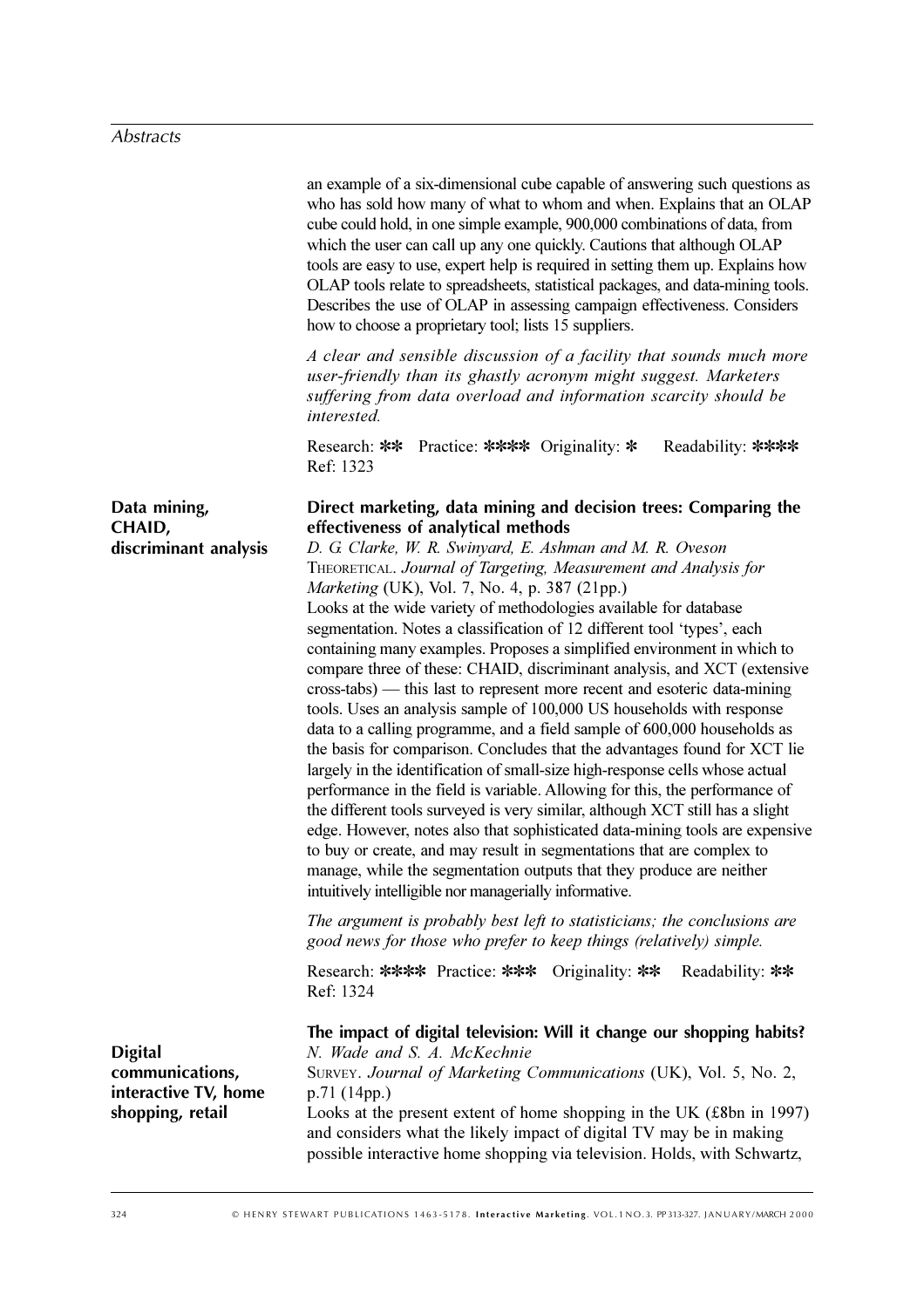|                                              | that people watch TV primarily for entertainment. Notes that existing<br>viewers with access to multiple channels do not make extensive use of<br>them. Indicates complications of additional hardware and either<br>incompatible systems or the adoption of UK standards which might be<br>even more restrictive in the long term. Suggests that trials of interactive<br>TV so far have been less than dazzling, and that consumer demand is<br>not overwhelmingly apparent. Describes a postal survey of 27 UK<br>retailers, a face-to-face questionnaire delivered to 100 consumers, and<br>in-depth interviews with ten of these, as well as an interview with the<br>MD of QVC. Concludes that digital TV is unlikely to make great<br>inroads on retail sales in the near future but may hit traditional mail<br>order, and thus affect some sectors more than others. |
|----------------------------------------------|-------------------------------------------------------------------------------------------------------------------------------------------------------------------------------------------------------------------------------------------------------------------------------------------------------------------------------------------------------------------------------------------------------------------------------------------------------------------------------------------------------------------------------------------------------------------------------------------------------------------------------------------------------------------------------------------------------------------------------------------------------------------------------------------------------------------------------------------------------------------------------|
|                                              | A sober, unhyped piece, sensibly if unexcitingly written. But the research<br>samples are tiny, and consumers' views on what they might do in<br>unfamiliar hypothetical circumstances are notoriously unreliable. The<br>authors' views are worth considering, but may very well be wrong.                                                                                                                                                                                                                                                                                                                                                                                                                                                                                                                                                                                   |
|                                              | Research: *** Practice: **<br>Originality: ** Readability: ***<br>Ref: 1325                                                                                                                                                                                                                                                                                                                                                                                                                                                                                                                                                                                                                                                                                                                                                                                                   |
| EU, directives, cross-<br>border, e-commerce | Cross-border direct marketing and e-commerce in Europe: Some<br>regulatory hints<br>A. Caparros<br>SURVEY. International Journal of Customer Relationship Management<br>(UK), Vol. 2, No. 1, p. 73 (7pp.)<br>A run-down on the current state of play in Brussels by the director of<br>EU affairs for FEDMA. Points out that EU directives in direct<br>marketing seek either to facilitate cross-border traffic, or protect<br>consumers/privacy, or both. Looks at the 1995 Data Protection<br>Directive, the 1997 Distance Selling Directive, the proposal for a<br>Financial Services Directive, the 1997 Broadcasting Directive, the 1997<br>Telecoms Directive, and the principle of country of origin control within<br>the proposed Directive on E-commerce (on which there is some good<br>news, and some not so good).                                              |
|                                              | Not a thrill a minute to read $-$ but a valuable update on where we're at<br>and where we may be going in regulatory terms.                                                                                                                                                                                                                                                                                                                                                                                                                                                                                                                                                                                                                                                                                                                                                   |
|                                              | Practice: **<br>Research: **<br>Originality: $*$<br>Readability: ***<br>Ref: 1326                                                                                                                                                                                                                                                                                                                                                                                                                                                                                                                                                                                                                                                                                                                                                                                             |
| Brands, brand<br>reality, value chains       | Out of the shadows<br>A. Mitchell<br>THEORETICAL. Journal of Marketing Management (UK), Vol. 15,<br>Nos $1-3$ , p. 25 (18pp.)<br>Holds that companies, to apply the concept of brand reality, must first<br>unlearn some deep-rooted assumptions about brands and branding.<br>Compares traditional attitudes to branding with the shadow experience<br>of the prisoners in Plato's cave. Deplores the identification of brand                                                                                                                                                                                                                                                                                                                                                                                                                                                |

with product, with packaging, with advertising, with facade management,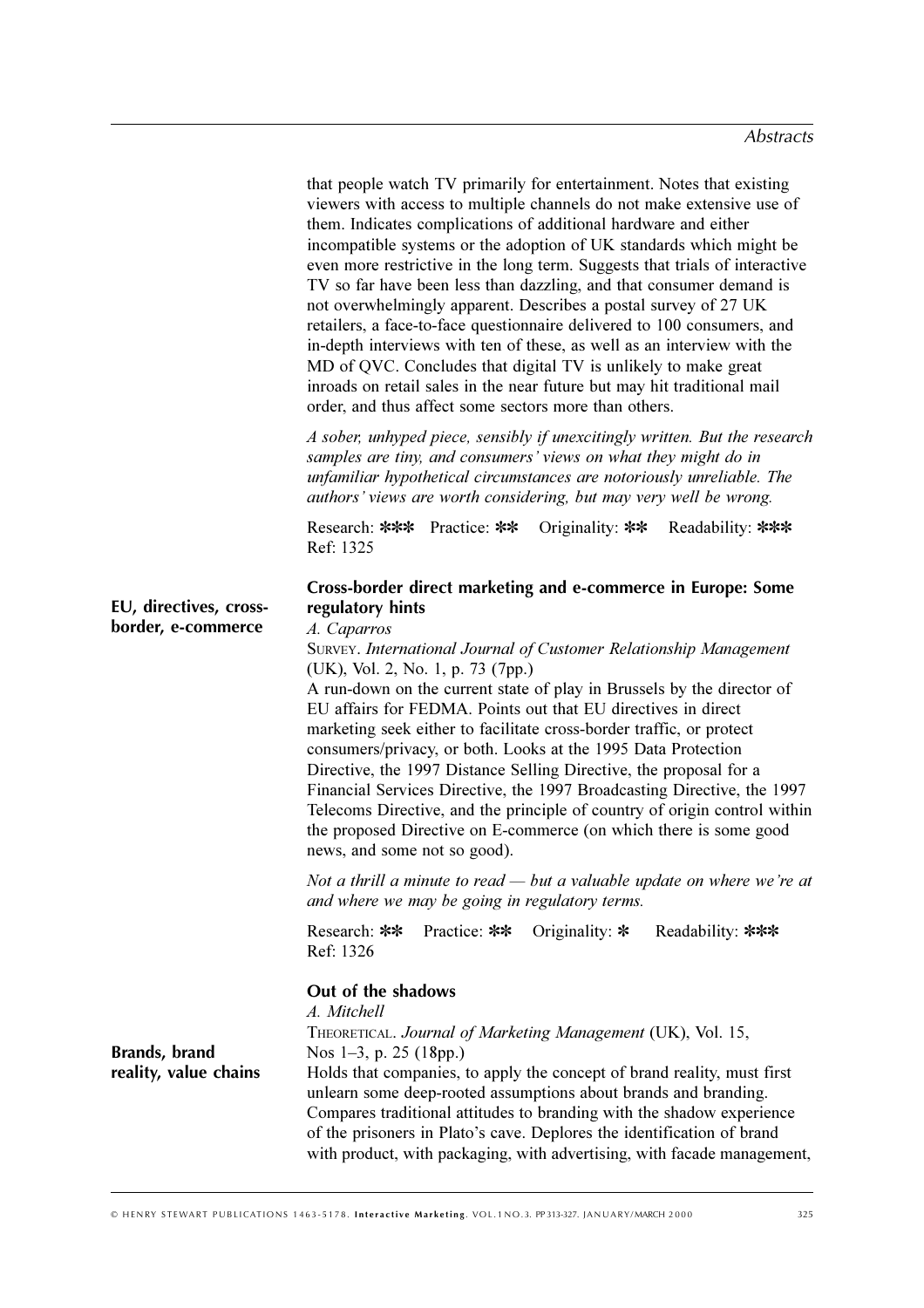|                                        | with the emotional selling point. Proposes instead four principles: a vision<br>of brand reality in which the brand is represented by the whole<br>organisation, which 'walks the talk' and 'lives the brand'; a move from<br>managing a facade to managing the customer interface at every point of<br>contact; the end of the idea that the sale is everything in favour of a<br>'contract-plus' approach to customers and staff alike; a recognition that<br>brand perceptions are created not only by organisations but by entire<br>value chains, incorporating all stakeholders.                                                                                                                                                                                                                                                                                                                                                                                                                                                                                                                                                                                                                                                                                                                                           |
|----------------------------------------|----------------------------------------------------------------------------------------------------------------------------------------------------------------------------------------------------------------------------------------------------------------------------------------------------------------------------------------------------------------------------------------------------------------------------------------------------------------------------------------------------------------------------------------------------------------------------------------------------------------------------------------------------------------------------------------------------------------------------------------------------------------------------------------------------------------------------------------------------------------------------------------------------------------------------------------------------------------------------------------------------------------------------------------------------------------------------------------------------------------------------------------------------------------------------------------------------------------------------------------------------------------------------------------------------------------------------------|
|                                        | This article is a must for all marketers $-$ brilliantly written,<br>bringing together, from the perspective of branding, a great deal of<br>current thinking on the proper place and function of marketing.<br>(See also Chris Macrae's editorial in the same journal, abstracted<br>in our last issue.)                                                                                                                                                                                                                                                                                                                                                                                                                                                                                                                                                                                                                                                                                                                                                                                                                                                                                                                                                                                                                        |
|                                        | Practice: **** Originality: **** Readability: *****<br>Research: *<br>Ref: 1327                                                                                                                                                                                                                                                                                                                                                                                                                                                                                                                                                                                                                                                                                                                                                                                                                                                                                                                                                                                                                                                                                                                                                                                                                                                  |
| Brands, high-tech,<br>value chains     | What high-tech managers need to know about brands<br>S. Ward, L. Light and J. Goldstine<br>THEORETICAL. Harvard Business Review (US), July-August 1999, p. 85<br>(11pp.)<br>Asserts that brands are not just names slapped on products, nor relevant<br>only to 'irrational' or 'emotional' consumer purchases, nor a logo,<br>trademark, slogan or ad campaign devised by the marketing or sales<br>department — but a relevant, credible and enduring promise of value<br>made by the whole organisation, and supported by the whole value<br>chain, to the end user. Asserts that failure to understand the purpose and<br>value of branding is prevalent in high-tech companies; gives contrary<br>examples such as Apple, IBM, Gateway. Recognises that high-tech<br>companies tend to come and go quickly; building a promise that will be<br>seen as credible and trustworthy requires persistence and consistency<br>over time. Introduces the 'brand pyramid' of questions managers need to<br>answer in order to develop a strong high-tech brand. Urges the move<br>from a product-centric to a brand-centric business model.<br>Preaches many of the same lessons as the previous article by Alan<br>Mitchell, but without the same revolutionary fervour or sense of a<br>turning point. Worth reading nonetheless. |
|                                        | Research: *<br>Practice: *** Originality: **<br>Readability: ****<br>Ref: 1328                                                                                                                                                                                                                                                                                                                                                                                                                                                                                                                                                                                                                                                                                                                                                                                                                                                                                                                                                                                                                                                                                                                                                                                                                                                   |
| Charity, donations,<br>appeals, France | Asking for less to obtain more<br>P. Desmet<br>CASE STUDY. Journal of Interactive Marketing (US), Vol. 13, No. 3, p. 55<br>(11pp.)<br>Looks at the effect, in a French charity, of varying the appeal scale (the<br>alternative solicited donation amounts) in a direct mail appeal on<br>response rates and overall funds raised. Recounts the use of a five-point<br>scale against five alternative five-point scales addressed to five groups                                                                                                                                                                                                                                                                                                                                                                                                                                                                                                                                                                                                                                                                                                                                                                                                                                                                                 |